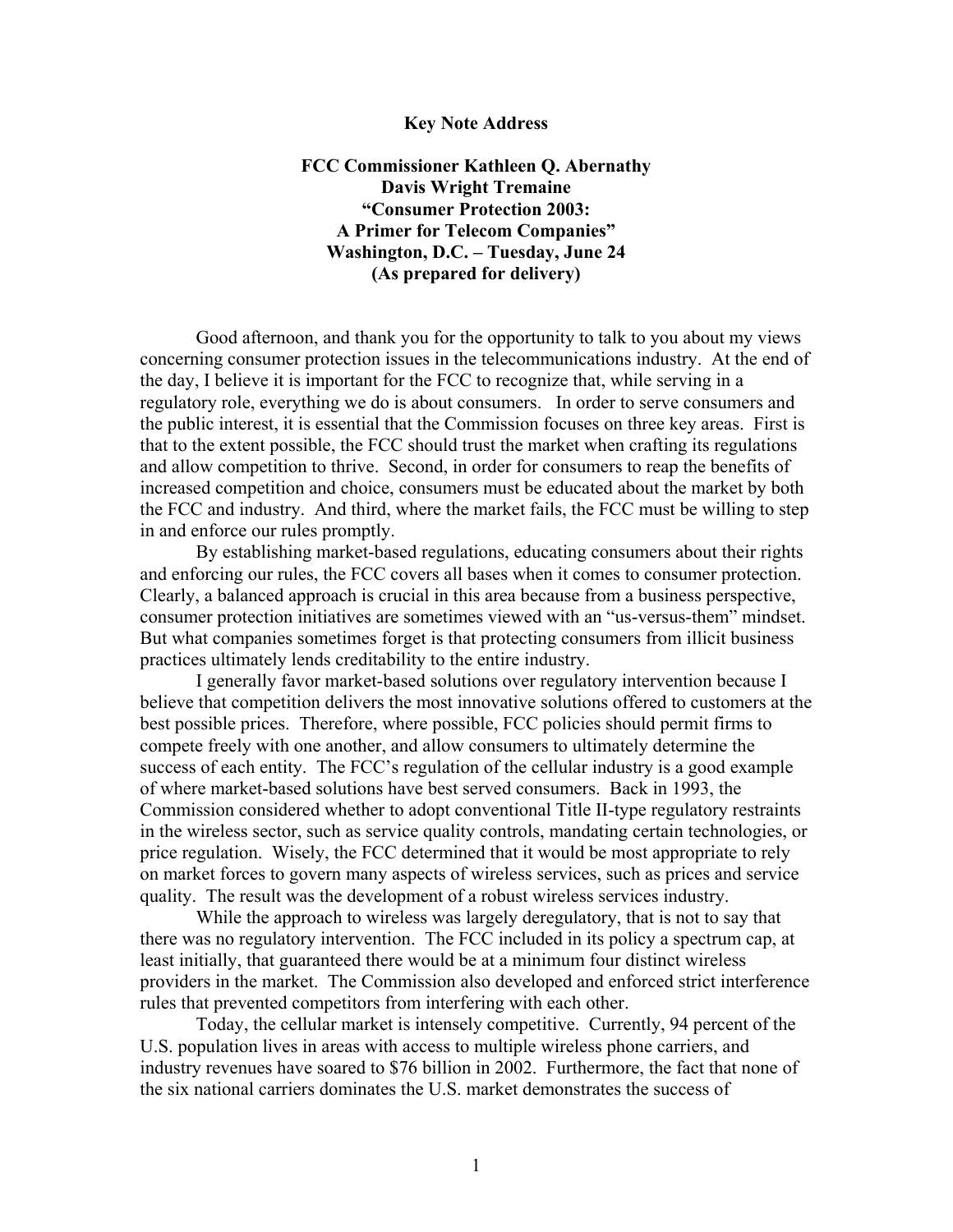competition within this sector overall. Plainly, the marketplace has provided the best gauge of consumer demands—prompting carriers to enhance call quality and coverage and to deliver competitive rates.

In sum, the wireless experience illustrates how FCC policy ought to work. We establish policies that encourage entry into the marketplace, firms compete based on price and service quality, and consumers make choices that maximize their welfare. In the end, some firms succeed and some might fail. But, it is the role of the regulator to referee between carriers and consumers and among providers—not to pick the winners and losers.

This brings me to my next point: the importance of educating consumers. Today, with so many service and technology choices, consumers can be overwhelmed and underinformed. Thus, in order for customers to understand what choices are available and what practices are legitimate, I believe that the role of the regulator—and also industry—is to ensure that consumers have access to the information they need. As the philosopher Epictetus said, "Only the educated are free." Sy Syms said, "An educated consumer is our best customer." Education is essential to our ability to regulate in the public interest because only with knowledge can consumers make informed decisions.

I would like to take a few minutes to share with you the consumer outreach efforts the Commission has undertaken. But, before I do, I would like to commend the Chairman for creating the Consumer and Governmental Affairs Bureau. I believe the Bureau, under the leadership of Dane Snowden, has made great strides in educating and informing consumers about telecommunications goods and services.

Most recently, in terms of consumer outreach, the Bureau has focused on educating parents about broadcast choices. Like most parents, I am careful to monitor television programs to ensure they are suitable for my daughter, but ultimately I do not want the government to make decisions about what television shows my family and I can watch. Therefore, at the FCC we are focused on empowering consumers to make their own personal choices. It is safe to say we all have somewhat different ideas about what is or is not age appropriate programming.

That is why it is important to let parents know what educational programming is available. And when parents are unable to directly supervise their children's viewing, they need to know about other tools such as the ratings system, V-chip and blocking technologies—and how to use them. A recent study indicated that less than half of the parents that had a television set equipped with a V-chip were aware of that fact. And, of those who were aware, only one-third of them had tried to use the V-chip.

In keeping with our consumer education objective, the FCC recently launched a Parent's Page on the FCC's website. This page explains how the V-chip works, other blocking options, what the ratings system is, what our indecency rules prohibit, and how to file an indecency complaint. It informs broadcasters provide many creative and educational programs that offer family-oriented entertainment and learning opportunities. The Parent's Page explains the broadcaster's children's educational and informational programming requirements and provides links to stations that are willing to make their E/I programming schedule available. I worked with the Bureau on creating this page, and I believe that having all this information together on a single page that is focused on parents will improve our ability to provide useful information to the public.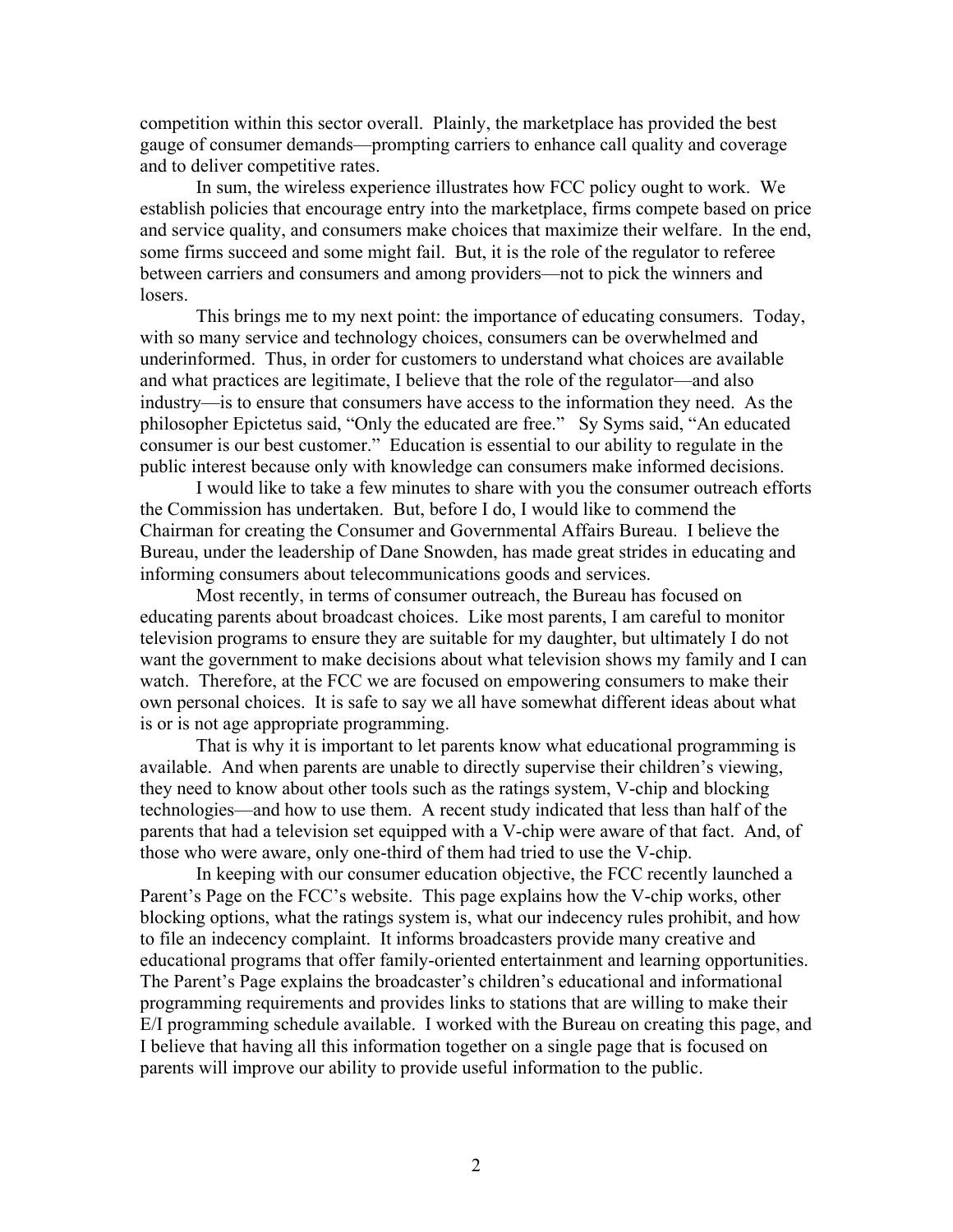Consumer education is a significant goal in other areas as well, such as in our Emergency 911 deployment efforts. The E911 rules require wireless carriers to provide the location of wireless callers to 911 emergency dispatch services. The FCC has undertaken an ongoing education effort to inform consumers about E911 issues. For example, the Commission's Wireless Telecommunications Bureau has established a web page for E911 issues, which includes Fact Sheets on the general requirements and explains the E911 deployment obligations of the national wireless carriers.

Another example of consumer education and outreach is the "Focus on Consumer Concerns" section of my website, at www.fcc.com/commissioners/abernathy, where consumers can read in plain language about issues that directly impact them, such as phone bill charges, slamming, telemarketing practices, and what to know when purchasing a digital television set. And, I am pleased to note that, in similar fashion, many industry entities have their own consumer education initiatives, such as newsletters, website bulletins and invoice inserts.

Now, I would like to turn to the most difficult part of any regulator's job enforcement. Mindful of the boundaries of the FCC's role, I believe the public is best served if I adhere to a strong enforcement policy rather than advocate prescriptive rules. Simply, there is less danger of unwarranted, government-imposed limitations if the FCC supports the American people by way of narrowly-tailored enforcement mechanisms instead of extensive, complex rulemaking. Trusting market forces and educating consumers prevent the Commission from acting outside its realm of regulatory authority. But to ensure this approach is effective, the FCC must strictly observe its enforcement obligations and not hesitate to act when rules are violated. Stringent enforcement is crucial when we rely on market forces rather than prescriptive regulations. It is only when our rules have force that companies will think twice before violating them.

For example, an area in which congressional directives have given the FCC clear responsibility is the enforcement of slamming prohibitions. The Communications Act outlaws slamming—the illegal practice of changing a customer's telephone service without consent. Accordingly, the FCC has adopted change-of-carrier authorization and verification rules that carriers must adhere to, as well as liability rules that apply when a slam occurs. We have aggressively enforced the anti-slamming requirements. Since January 2000, the Commission has issued final forfeiture orders or entered into consent decrees with 17 carriers, totaling more than \$17.5 million. While enforcement efforts remain fervent, slamming regulations continue to evolve. Currently, the FCC is working with the states to ensure full participation in the administration of slamming regulations.

The E911 regulations for wireless carriers provide another example of an area in which my colleagues and I have acted quickly in enforcing our rules. We have monitored and will continue to monitor each carrier's progress in initiating each phase of the implementation process and assess penalties for failure to comply with deployment benchmarks.

And, the Commission has active enforcement underway in other many other contexts, including mass media, but I could take up your whole day if I got into the subject of indecency. I have made clear my general approach, however: we must uphold the statutory limitations on the broadcasting of indecent content, and at the same time we must be mindful of the First Amendment's limits on our ability to regulate in this area.